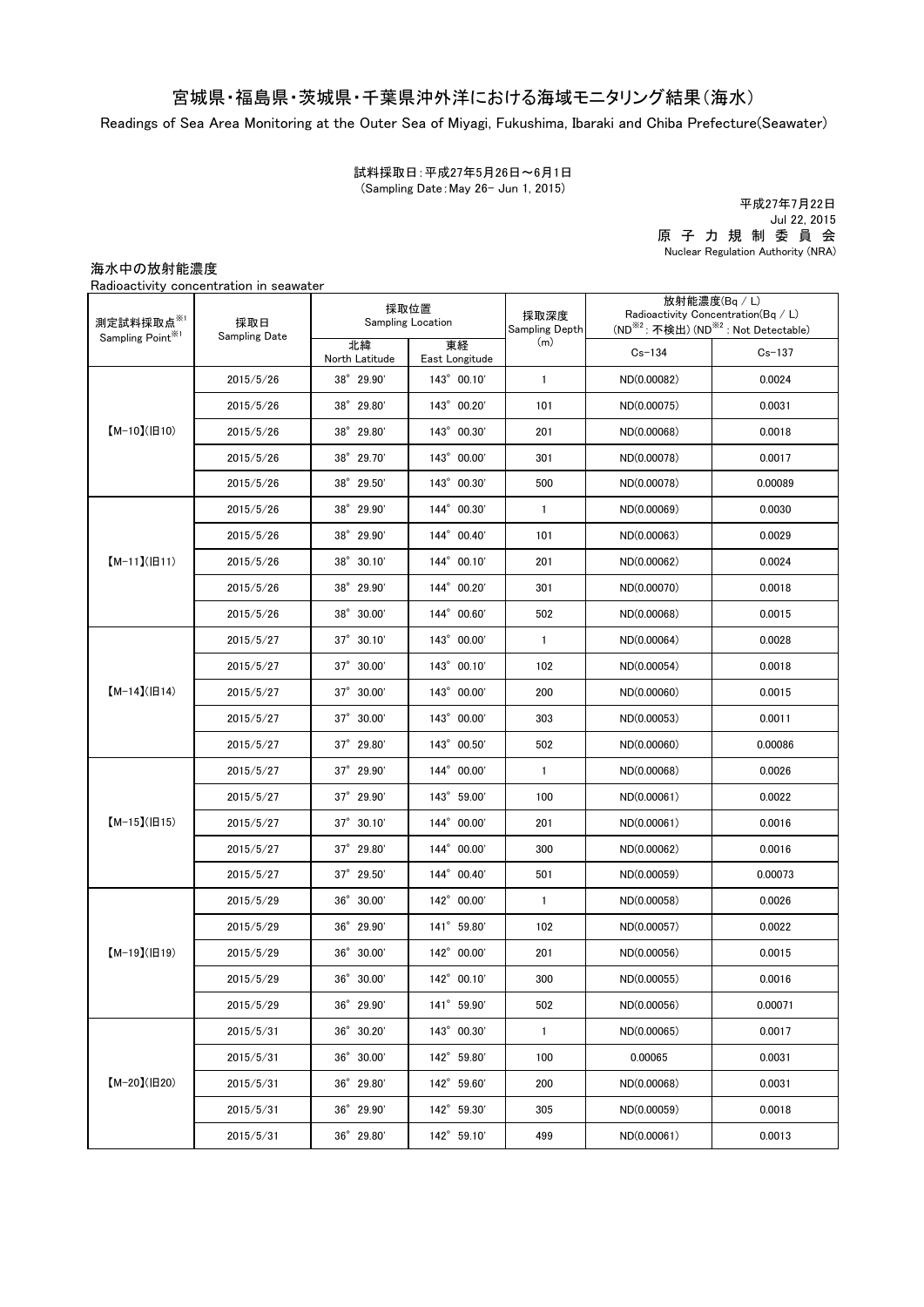| 測定試料採取点※1<br>Sampling Point <sup>※1</sup> | 採取日<br><b>Sampling Date</b> | 採取位置<br>Sampling Location |                      | 採取深度<br>Sampling Depth | 放射能濃度(Bq/L)<br>Radioactivity Concentration(Bq / L)<br>(ND <sup>※2</sup> : 不検出) (ND <sup>※2</sup> : Not Detectable) |            |
|-------------------------------------------|-----------------------------|---------------------------|----------------------|------------------------|--------------------------------------------------------------------------------------------------------------------|------------|
|                                           |                             | 北緯<br>North Latitude      | 東経<br>East Longitude | (m)                    | $Cs - 134$                                                                                                         | $Cs - 137$ |
| $[M-21](H21)$                             | 2015/5/31                   | $36^{\circ}$ 29.90'       | 143° 59.70'          | $\mathbf{1}$           | ND(0.00057)                                                                                                        | 0.0016     |
|                                           | 2015/5/31                   | 36° 30.00'                | 143° 59.70'          | 102                    | ND(0.00061)                                                                                                        | 0.0023     |
|                                           | 2015/5/31                   | 36° 30.00'                | 143° 59.50'          | 200                    | 0.00061                                                                                                            | 0.0039     |
|                                           | 2015/5/31                   | 36° 29.90'                | 143° 59.20'          | 300                    | ND(0.00052)                                                                                                        | 0.0023     |
|                                           | 2015/5/31                   | 36° 29.90'                | 143° 58.80'          | 500                    | ND(0.00062)                                                                                                        | 0.00087    |
| $[M-25]( E25)$                            | 2015/6/1                    | 35° 30.00'                | 142° 00.10'          | $\mathbf{1}$           | ND(0.00073)                                                                                                        | 0.0015     |
|                                           | 2015/6/1                    | 35° 30.00'                | 141° 59.90'          | 100                    | ND(0.00077)                                                                                                        | 0.0031     |
|                                           | 2015/6/1                    | 35° 30.00'                | 141° 59.80'          | 201                    | ND(0.00069)                                                                                                        | 0.0030     |
|                                           | 2015/6/1                    | 35° 30.00'                | 141° 59.60'          | 301                    | 0.00081                                                                                                            | 0.0056     |
|                                           | 2015/6/1                    | 35° 29.50'                | 141° 59.50'          | 500                    | 0.00067                                                                                                            | 0.0024     |
| $[M-26](H26)$                             | 2015/5/28                   | 35° 30.10'                | 143° 00.00'          | $\mathbf{1}$           | ND(0.00060)                                                                                                        | 0.0024     |
|                                           | 2015/5/28                   | 35° 29.90'                | 142° 59.90'          | 100                    | ND(0.00056)                                                                                                        | 0.0029     |
|                                           | 2015/5/28                   | 35° 29.90'                | 142° 59.80'          | 202                    | ND(0.00066)                                                                                                        | 0.0034     |
|                                           | 2015/5/28                   | 35° 29.90'                | 142° 59.90'          | 301                    | ND(0.00066)                                                                                                        | 0.0040     |
|                                           | 2015/5/28                   | 35° 29.80'                | 143° 00.00'          | 500                    | ND(0.00061)                                                                                                        | 0.0027     |
| $[M-27](B27)$                             | 2015/5/28                   | $35^{\circ}$ 30.10'       | 144° 00.00'          | $\mathbf{1}$           | ND(0.00060)                                                                                                        | 0.0026     |
|                                           | 2015/5/28                   | $35^{\circ}$ 30.10'       | 144° 00.00'          | 100                    | ND(0.00060)                                                                                                        | 0.0030     |
|                                           | 2015/5/28                   | 35° 30.00'                | 144° 00.00'          | 200                    | 0.00082                                                                                                            | 0.0042     |
|                                           | 2015/5/28                   | 35° 30.00'                | 144° 00.00'          | 301                    | 0.0011                                                                                                             | 0.0049     |
|                                           | 2015/5/28                   | $35^{\circ}$ 30.10'       | 143° 59.70'          | 501                    | ND(0.00065)                                                                                                        | 0.0034     |

※1 【 】内の番号は、図の測点番号に対応。

※1 The character enclosed in parentheses indicates Sampling Point in figure.

...<br>※2 NDの記載は、海水の放射能濃度の検出値が検出下限値を下回る場合。

※2 ND indicates the case that the detected radioactivity concentration in seawater was lower than the detection limits.

## \* 原子力規制委員会の委託事業により、(公財)海洋生物環境研究所が採取した試料を(公財)日本分析センターが分析。

on the project commissioned by Nuclear Regulation Authority (NRA). \* The samples of seawater collected by Marine Ecology Research Institute (MERI) were analyzed by Japan Chemical Analysis Center (JCAC)

## (参考)

平成20-22年度「海洋環境放射能総合評価事業」の福島第一海域(福島第一発電所から約25km付近)の環境放射能調査の結果: Cs-137:0.0012~0.0019Bq/L

(Reference)

The result of the environmental radioactivity measurement in the seawater around Fukushima Dai-ichi NPP (around 25km distance from Fukushima Dai-ichi NPP)shown in the report "Oceanic Environmental Radioactivity Synthesis Evaluation Business " FY 2008-2010 : Cs-137:0.0012~0.0019 Bq/L